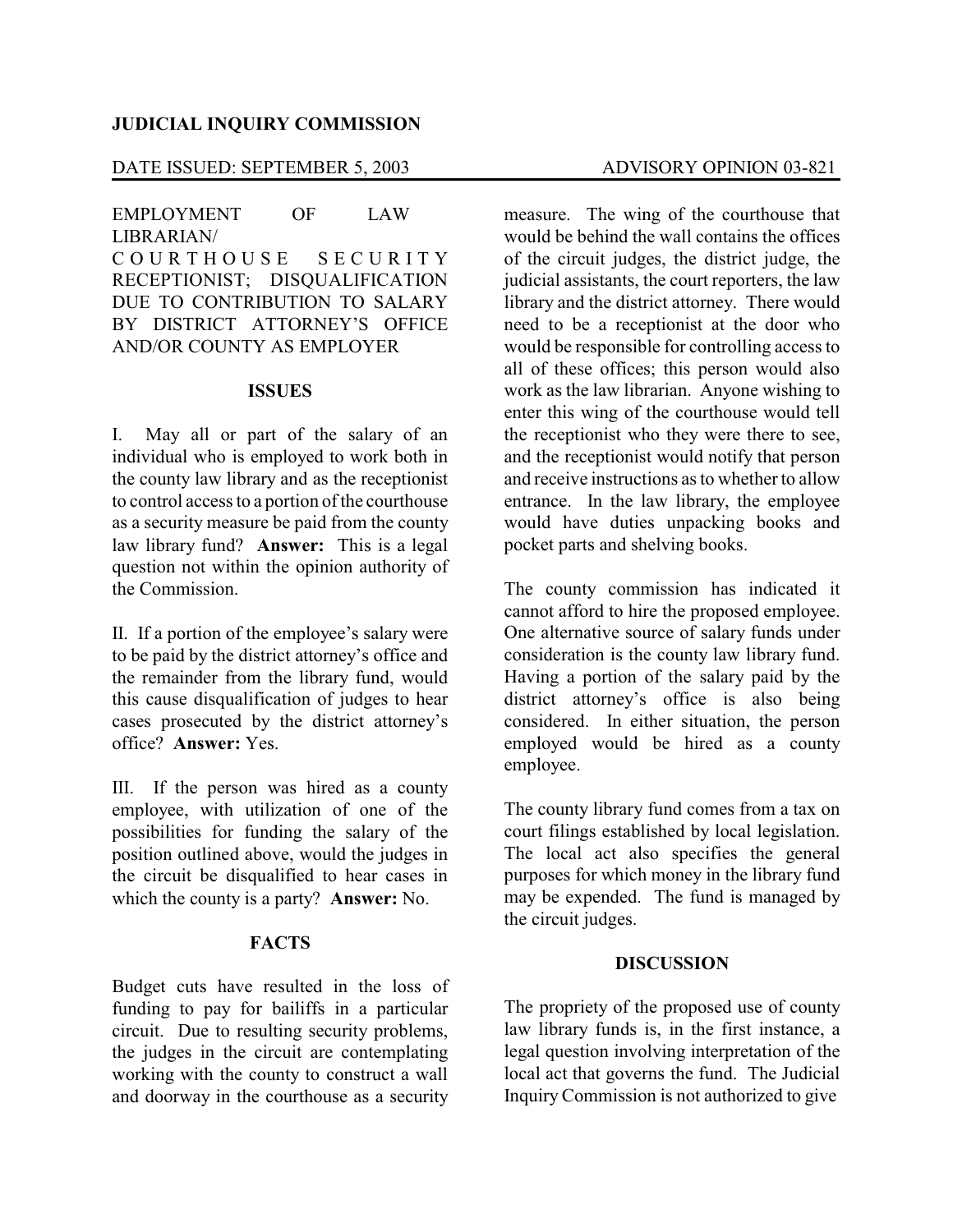advisory opinions concerning the application of statutes; the Commission's opinion authority extends only to application of the Alabama Canons of Judicial Ethics. Rule 17, Rules of Procedure of the Judicial Inquiry Commission. Thus, the Commission is unable to answer the first question posed. This is a matter that may be directed to the Attorney General for an opinion. The canons of judicial ethics are implicated only in that Canon 2A requires judges to respect and comply with the law.

The two remaining questions are governed by Canon 3C, Disqualification. Since it does not appear that any of the specific grounds fordisqualification stated in the subsections to Canon 3C(l) apply, the issue is whether the judges in the circuit would be disqualified under that canon's general provision requiring disqualification when the judge's "impartiality might reasonably be questioned." The test under this canon is: "Would a person of ordinary prudence in the judge's position knowing all of the facts known to the judge find that there is a reasonable basis for questioning the judge's impartiality?" *In re Sheffield,* 465 So.2d 350, 356 (Ala. 1984). The question under Canon 3C(l) is not whether the judge is impartial in fact, but rather whether another person, knowing all of the circumstances, might reasonably question

the judge's impartiality. *Ex parte Duncan*, 638 So.2d 1332, 1334 (Ala. 1994).

In AdvisoryOpinion 01-778, the Commission concluded that a judge would be disqualified to hear cases in which a party was represented by an attorney or a law firm who was the judge's judicial assistant's part-time employer. In the Commission's opinion, such employment would create a reasonable question as to the judge's impartiality.

The proposed employee would not have the close relationship with a judge a judicial assistant enjoys. However, an individual paid partlywith district attorney funds would serve as a joint employee of both the district attorney's and the judges' offices, guarding entrance to a closed area of the courthouse that contains the offices of the judges, their judicial assistants and court reporters, and the district attorney. The situation contemplated would result in the judges and the district attorney sharing an employee, and this would create an improper perception that the judges and the district attorney work together, rather than independently from one another. This would erode the perception of judicial independence that is central under the Canons of Judicial Ethics, contrary to Canon 1, and create a wrong appearance of impropriety, contrary to Canon 2. The Commission is also of the opinion that the resulting appearance of a joint operation of the judges with the district attorneywould create a reasonable question as to the judges' impartiality and, thus, cause disqualification of the judges to hear cases prosecuted by the district attorney's office. *See* Advisory Opinion 83-194, wherein the Commission concluded that a part-time municipal judge was prohibited from sharing office space, a secretary and a telephone with a part-time prosecutor in their private capacities.

Turning to Issue III, judges are not generally disqualified to hear cases involving the State due to the fact that their judicial assistants are state employees. It is the opinion of the Commission that they would not be disqualified to hear cases in which the county is a party on account of the proposed law librarian/security receptionist being a county employee.